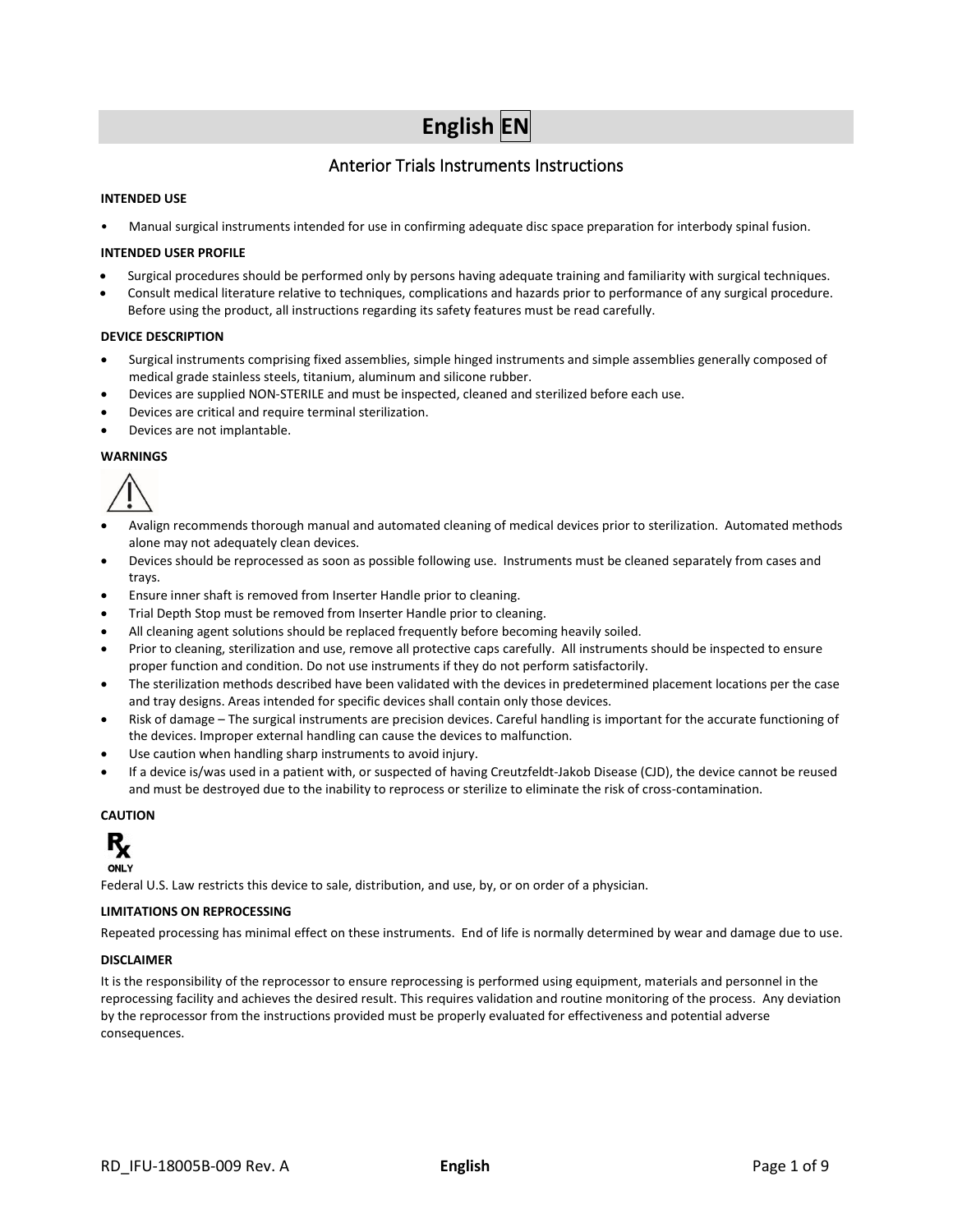# **Reprocessing Instructions**

# **TOOLS AND ACCESSORIES**

|                        | Cold Tap Water (< $20^{\circ}$ C / $68^{\circ}$ F)                     |
|------------------------|------------------------------------------------------------------------|
| Water                  | Warm Water (38°-49°C / 100°-120°F)                                     |
|                        | Hot Tap Water ( $>$ 40 $^{\circ}$ C / 104 $^{\circ}$ F)                |
|                        | Deionized (DI) or Reverse Osmosis (RO) Water (ambient)                 |
| <b>Cleaning Agents</b> | Neutral Enzymatic Detergent pH 6.0-8.0 i.e. MetriZyme, EndoZime, Enzol |
|                        | Assorted Sizes of Brushes and/or Pipe Cleaners with Nylon Bristles     |
| Accessories            | Sterile Syringes or equivalent                                         |
|                        | Absorbent, Low Lint Disposable Cloths or equivalent                    |
|                        | Soaking Pans                                                           |
|                        | <b>Medical Compressed Air</b>                                          |
| Equipment              | Ultrasonic Cleaner                                                     |
|                        | <b>Automated Washer</b>                                                |

#### **POINT-OF-USE AND CONTAINMENT**

- 1) Follow health care facility point of use practices. Keep devices moist after use to prevent soil from drying and remove excess soil and debris from all lumens, surfaces, crevices, sliding mechanisms, hinged joints, and all other hard-to-clean design features.
- 2) Suction or flush lumens with a cleaning solution immediately after use.
- 3) Follow universal precautions and contain devices in closed or covered containers for transport to central supply.

# **MANUAL CLEANING**

- 4) Disassemble all devices as warranted per manufacturer's instructions include in the warnings section above.
- 5) Rinse devices under cold running tap water for a minimum of 3 minutes while wiping off residual soil or debris. Actuate moveable mechanisms and flush all lumens, cracks and/or crevices while rinsing.
- 6) Prepare an enzymatic cleaning solution per manufacturer's instructions including dilution/concentration, water quality and temperature. Immerse devices and soak for a minimum of 10 minutes. While in the solution, use a soft, bristle brush to remove all traces of blood and debris from the device, paying close attention to threads, crevices, seams, and any hard to reach areas.
	- a. If the device has sliding mechanisms or hinged joints, actuate the device while scrubbing to remove trapped soil.
	- b. If the device contains a lumen, use a tight-fitting nylon brush or pipe cleaner while pushing in and out with a twisting motion to facilitate removal of debris; ensure the full diameter and depth of the lumen is accessed. Flush the lumen, three times minimum, with a syringe containing a minimum solution of 60mL.
- 7) Remove devices and rinse/agitate in cold tap water for a minimum of 3 minutes. Actuate moveable mechanisms and flush all lumens, cracks and/or crevices while rinsing.
- 8) Prepare a neutral detergent cleaning solution per manufacturer's instructions including dilution/concentration, water quality and temperature. Immerse devices and soak for a minimum of 5 minutes. While in the solution, use a soft, bristle brush to remove all traces of blood and debris from the device, paying close attention to threads, crevices, seams, and any hard to reach areas.
	- a. If the device has sliding mechanisms or hinged joints, actuate the device while scrubbing to remove trapped soil.
	- b. If the device contains a lumen, use a tight-fitting nylon brush or pipe cleaner while pushing in and out with a twisting motion to facilitate removal of debris; ensure the full diameter and depth of the lumen is accessed. Flush the lumen, three times minimum, with a syringe containing a minimum solution of 60mL.
- 9) Remove devices and rinse/agitate in cold tap water for a minimum of 3 minutes. Actuate moveable mechanisms and flush all lumens, cracks and/or crevices while rinsing.
- 10) Prepare an enzymatic cleaning solution using hot water per manufacturer's recommendations in an ultrasonic unit. Sonicate the devices for a minimum of 15 minutes using a minimum frequency of 40 kHz. It is recommended to use an ultrasonic unit with flushing attachments. Devices with lumens should be flushed with cleaning solution under the surface of the solution to ensure adequate perfusion of channels.
- 11) Remove devices and rinse/agitate in ambient DI/RO water for a minimum of 4 minutes. Actuate moveable mechanisms and flush all lumens, cracks and/or crevices while rinsing. Flush internal lumens a minimum of 3 times with RO/DI water (minimum of 15mL) using an appropriately sized syringe. If available, use flush ports for flushing.
- 12) Dry the device using an absorbent cloth. Dry any internal areas with filtered, compressed air.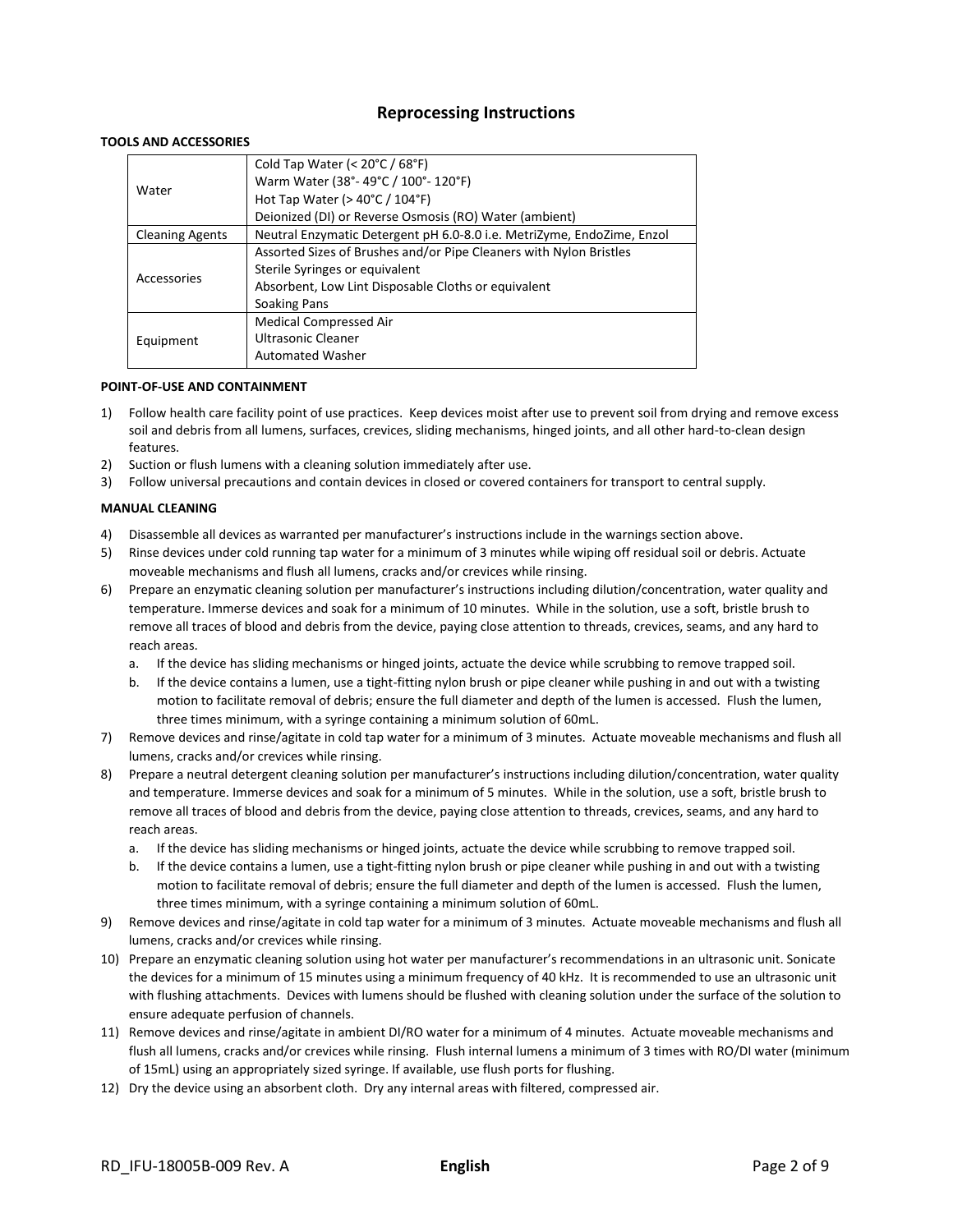- 13) Visually inspect the device for soil under magnification including all actuating mechanisms, cracks, crevices, and lumens. If not visibly clean, repeat steps 4-13.
- 14) Submerge device in 2-3% hydrogen peroxide. The appearance of bubbles confirms the presence of hemoglobin. Repeat steps 5-14 if bubbles appear. Adequately rinse device with DI/RO water.

# **AUTOMATED CLEANING**

Note: All devices must be manually pre-cleaned prior to any automated cleaning process, follow steps 1-9. Steps 10-14 are optional but advised.

| Phase                       | Time<br>(minutes) | Temperature     | Detergent Type & Concentration |
|-----------------------------|-------------------|-----------------|--------------------------------|
| Pre-wash 1                  | 02:00             | Cold Tap Water  | N/A                            |
| Enzyme Wash                 | 02:00             | Hot Tap Water   | Enzyme Detergent               |
| Wash 1                      | 02:00             | 63°C / 146°F    | <b>Neutral Detergent</b>       |
| Rinse 1                     | 02:00             | Hot Tap Water   | N/A                            |
| <b>Purified Water Rinse</b> | 02:00             | $146°$ F / 63°C | N/A                            |
| <b>Drying</b>               | 15:00             | 194°F / 90°C    | N/A                            |

15) Transfer the devices to an automatic washer/disinfector for processing per the below minimum parameters.

- 16) Dry excess moisture using an absorbent cloth. Dry any internal areas with filtered, compressed air.
- 17) Visually inspect the device for soil under magnification including all actuating mechanisms, cracks, crevices and lumens. If not visibly clean, repeat steps 4-9, 15-17.
- 18) Submerge device in 2-3% hydrogen peroxide. The appearance of bubbles confirms the presence of hemoglobin. Repeat steps 5-9, 15-18 if bubbles appear. Adequately rinse device with DI/RO water.

#### **DISINFECTION**

- Devices must be terminally sterilized (See § Sterilization).
- Avalign instruments are compatible with washer/disinfector time-temperature profiles for thermal disinfection per ISO 15883.

# **INSPECTION AND FUNCTIONAL TESTING**

- Visually inspect devices for damage or wear, including sharp edges. Instruments with broken, cracked, chipped or worn features, should not be used, but should be replaced immediately.
- Verify device interfaces (junctions and threads) continue to function as intended without complications.
- Check for smooth movement of hinges. Locking mechanisms should be free of nicks.
- Lubricate before autoclaving with Instra-Lube, or a steam permeable instrument lubricant.

#### **PACKAGING**

- Only FDA cleared sterilization packaging materials should be used by the end user when packaging the devices.
- The end user should consult ANSI/AAMI ST79 or ISO 17665-1 for additional information on steam sterilization.
- **Sterilization Wrap**
	- Cases may be wrapped in a standard, medical grade sterilization wrap using the AAMI double wrap method or equivalent.
- **Rigid Sterilization Container**
	- For information regarding rigid sterilization containers, please refer to appropriate instructions for use provided by the container manufacturer or contact the manufacturer directly for guidance.
	- The trial trays must be loaded as a single level tray for rigid container configuration. Only the following rigid containers may be used:
		- o JN442 Aesculap SterilContainer, Full Size, 6-inch height, Perforated Bottom
		- o JK489 Aesculap SterilContainer, Full Size, 2000 Lid, Aluminum
	- o Devices must be placed in their designated locations within the tray inserts. Single devices or modules/caddies/racks may be placed into an Aesculap basket (JC223R or similar) which can be loaded into the Aesculap SterilContainer reusable, rigid sterilization containers. NOTE: Devices must be placed such that individual devices are not stacked and remain in an open position to allow uniform exposure to steam.
	- o Container lids must be removed prior to use with the Aesculap reusable, rigid sterilization container.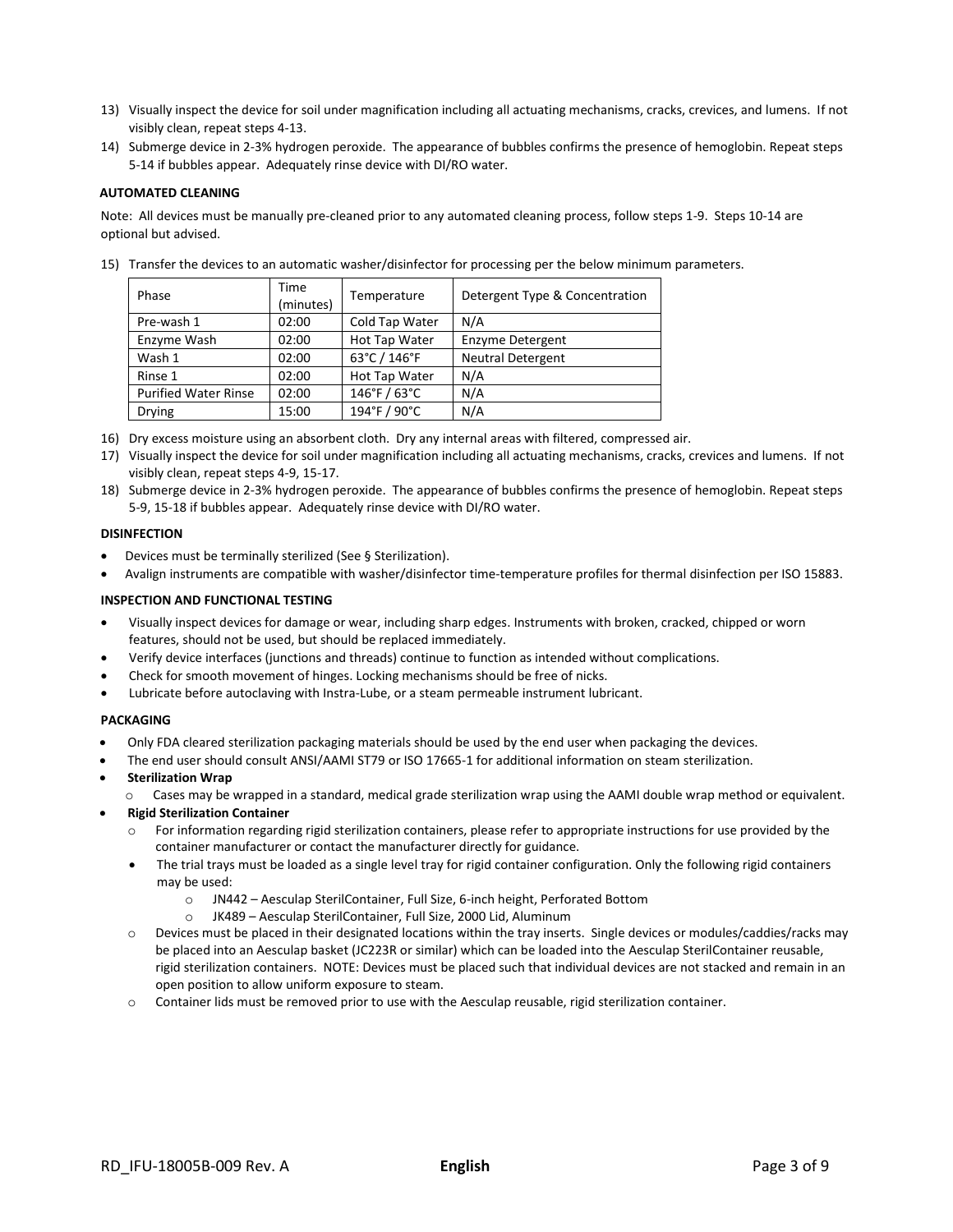# **STERILIZATION**

Sterilize with steam. The tables below are minimum cycles required for steam sterilization of Avalign devices.

#### **Loading: Single Level Trays for All Trials (Smooth, Rasp, Disc Prep)**

#### **US Sterilization Wraps:**

| <b>Cycle Type</b> | Temperature   | <b>Exposure Time</b> | <b>Pulses</b> | <b>Drying Time</b> |
|-------------------|---------------|----------------------|---------------|--------------------|
| Prevacuum         | 132°C (270°F) | 4 minutes            |               | 60 Minutes         |

# **US Rigid Containers:**

| Cycle Type | Temperature   | <b>Exposure Time</b> | Pulses | <b>Drying Time</b> |
|------------|---------------|----------------------|--------|--------------------|
| Prevacuum  | 132°C (270°F) | 4 minutes            |        | 45 Minutes         |

#### **Outside US Sterilization Wraps:**

| <b>Cycle Type</b> | Temperature   | <b>Exposure Time</b> | <b>Pulses</b> | <b>Drying Time</b> |
|-------------------|---------------|----------------------|---------------|--------------------|
| Prevacuum         | 134°C (273°F) | 3 minutes            |               | 60 Minutes         |

#### **Outside US Rigid Containers:**

| <b>Cycle Type</b> | <b>Temperature</b> | <b>Exposure Time</b> | <b>Pulses</b> | <b>Drying Time</b> |
|-------------------|--------------------|----------------------|---------------|--------------------|
| Prevacuum         | 134°C (273°F)      | 3 minutes            |               | 45 Minutes         |

For Part codes 48013000 (Inserter Handle), 48019115 (Trial Depth Stop), 48013001 (Inserter Inner Shaft),and 48019112 (Forceps), the following sterilization parameters are utilized.

## **Loading: Two Level Trays for Instrumentation (Inserter Handle, Trial Depth Stop, Inserter Inner Shaft. Forceps) US Sterilization Wraps:**

| <b>Cycle Type</b> | <b>Temperature</b> | Exposure Time | <b>Pulses</b> | <b>Drying Time</b> |
|-------------------|--------------------|---------------|---------------|--------------------|
| Prevacuum         | 132°C (270°F)      | 4 minutes     |               | 45 Minutes         |

#### **US Rigid Containers:**

| <b>Cycle Type</b> | Temperature   | <b>Exposure Time</b> | <b>Pulses</b> | <b>Drying Time</b> |
|-------------------|---------------|----------------------|---------------|--------------------|
| Prevacuum         | 132°C (270°F) | 4 minutes            |               | 45 Minutes         |

#### **Outside US Sterilization Wraps:**

| <b>Cycle Type</b> | Temperature   | <b>Exposure Time</b> | <b>Pulses</b> | <b>Drying Time</b> |
|-------------------|---------------|----------------------|---------------|--------------------|
| Prevacuum         | 134°C (273°F) | 3 minutes            |               | 45 Minutes         |

#### **Outside US Rigid Containers:**

| <b>Cycle Type</b> | <b>Temperature</b> | <b>Exposure Time</b> | <b>Pulses</b> | <b>Drying Time</b> |
|-------------------|--------------------|----------------------|---------------|--------------------|
| Prevacuum         | 134°C (273°F)      | 3 minutes            |               | 45 Minutes         |

• The operating instructions and guidelines for maximum load configuration of the sterilizer manufacturer should be followed explicitly. The sterilizer must be properly installed, maintained, and calibrated.

- Time and temperature parameters required for sterilization vary according to type of sterilizer, cycle design, and packaging material. It is critical that process parameters be validated for each facility's individual type of sterilization equipment and product load configuration.
- A facility may choose to use different steam sterilization cycles other than the cycle suggested if the facility has properly validated the cycle to ensure adequate steam penetration and contact with the devices for sterilization. Note: rigid sterilization containers cannot be used in gravity steam cycles.
- Water droplets and visible signs of moisture on sterile packaging/wrap or the tape used to secure it may compromise the sterility of the processed loads or be indicative of a sterilization process failure. Visually check outside wrap for dryness. If there are water droplets for visible moisture observed the pack or instrument tray is considered unacceptable. Repackaging and re-sterilize the packages with visible signs of moisture.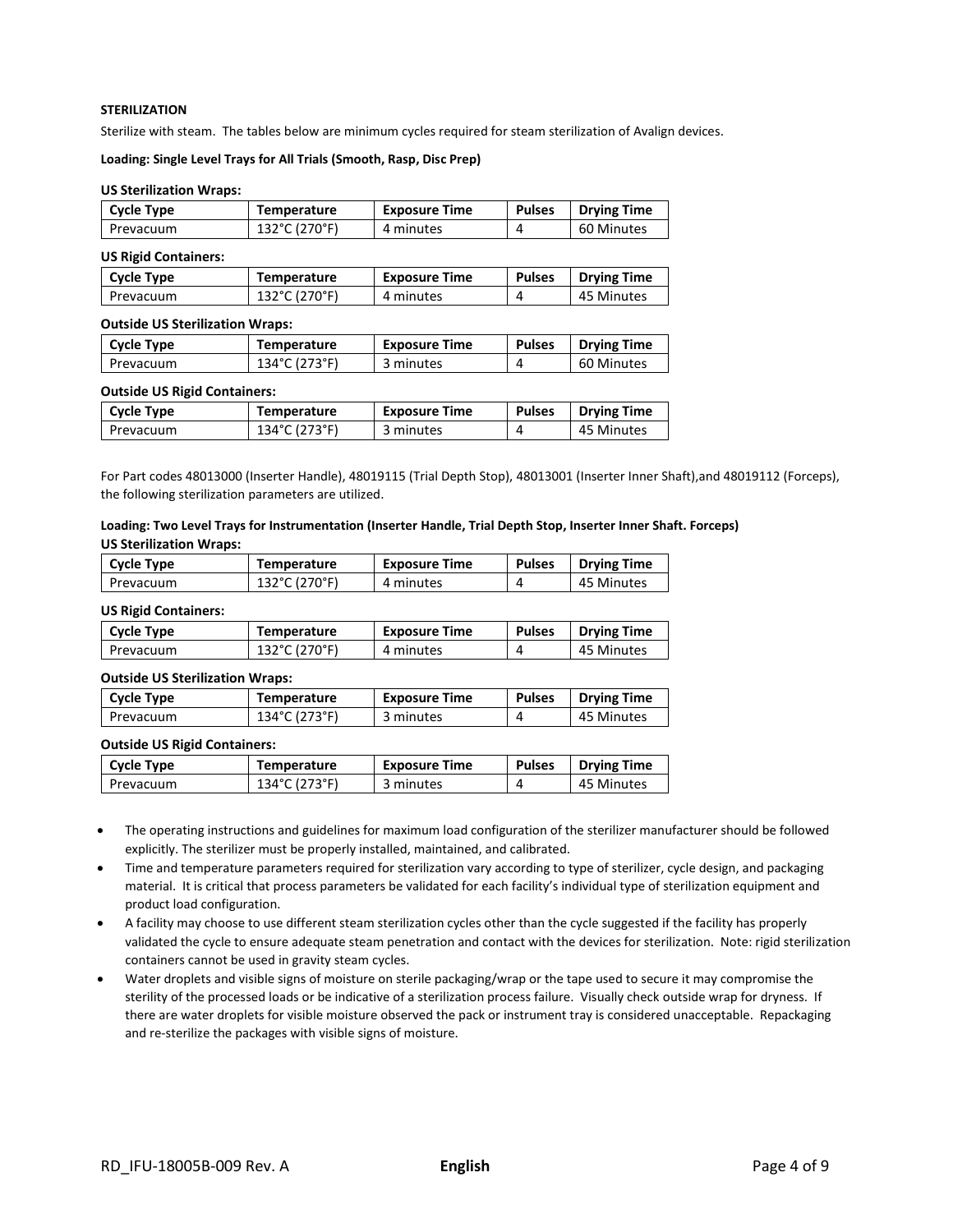# **STORAGE**

- After sterilization, instruments should remain in sterilization packaging and be stored in a clean, dry cabinet or storage case.
- Care should be taken when handling devices to avoid damaging the sterile wrap barrier.

# **MAINTENANCE**

- Attention: Apply lubricant only on the connecting elements (locking mechanism) and moving parts.
- Discard damaged, worn or non-functional devices.

## **WARRANTY**

- All products are guaranteed to be free from defects in material and workmanship at the time of shipping.
- Avalign instruments are reusable and meet AAMI standards for sterilization. All our products are designed and manufactured to meet the highest quality standards. We cannot accept liability for failure of products which have been modified in any way from their original design.

# **CONTACT**

• **For further information or complaints, please contact:**



**Manufactured by: Avalign Technologies** 8727 Clinton Park Drive Fort Wayne, IN 46825 1-877-289-1096 [www.avalign.com](http://www.avalign.com/) [product.questions@avalign.com](mailto:product.questions@avalign.com)

## **Label Glossary**

| Symbol                 | <b>Title and Translations</b>       | Symbol    | <b>Title and Translations</b>                                                           |
|------------------------|-------------------------------------|-----------|-----------------------------------------------------------------------------------------|
| AAA                    | Manufacturer<br>Date of Manufacture |           | Caution                                                                                 |
| $\exists$<br>п.<br>נס. | Lot Number / Batch Code             | STERILE   | Non-Sterile                                                                             |
| π<br><b>REF</b>        | Catalogue Number                    | Ŗ<br>ONLY | Federal Law (USA) restricts this<br>device to sale by or on the order of<br>a physician |
| $\Box$                 | Consult Instructions for Use        |           |                                                                                         |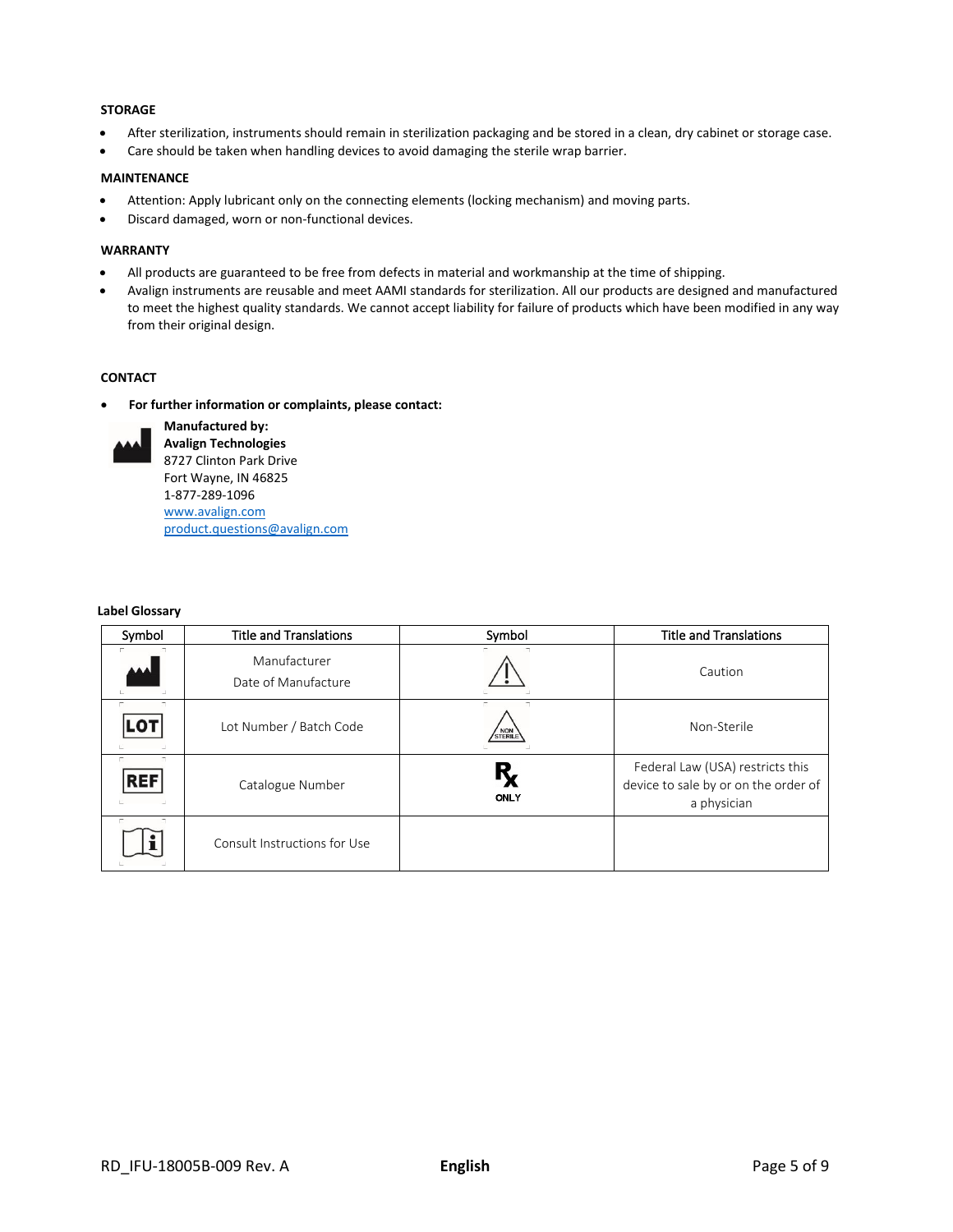# **PART LIST**

| <b>Part Number</b>     | <b>Description</b>                                                           | <b>GTIN</b>                      |
|------------------------|------------------------------------------------------------------------------|----------------------------------|
| 48013000               | Inserter Handle (OEM)                                                        | 00190776138202                   |
| 48019115               | Trial Depth Stop (OEM)                                                       | 00190776138196                   |
| 48013001               | Inserter Inner Shaft (OEM)                                                   | 00190776138288                   |
| 48019112               | Forceps (OEM)                                                                | 00190776138189                   |
| 48017006               | 6mm Disc Prep Trial (OEM)                                                    | 00190776136093                   |
| 48017007               | 7mm Disc Prep Trial (OEM)                                                    | 00190776136109                   |
| 48017008               | 8mm Disc Prep Trial (OEM)                                                    | 00190776136116                   |
| 48017010               | 10mm Disc Prep Trial (OEM)                                                   | 00190776136123                   |
| 48017012               | 12mm Disc Prep Trial (OEM)                                                   | 00190776136130                   |
| 48017014               | 14mm Disc Prep Trial (OEM)                                                   | 00190776136147                   |
| 48017016               | 16mm Disc Prep Trial (OEM)                                                   | 00190776136154                   |
| 48017018               | 18mm Disc Prep Trial (OEM)                                                   | 00190776136161                   |
| 48017020               | 20mm Disc Prep Trial (OEM)                                                   | 00190776136178                   |
| 48017022               | 22mm Disc Prep Trial (OEM)                                                   | 00190776136185                   |
| 48017024               | 24mm Disc Prep Trial (OEM)                                                   | 00190776136192                   |
| 480137531              | 7mm X 25mm X 33mm X 10° Trial (OEM)                                          | 00190776136208                   |
| 480139531              | 8mm X 25mm X 33mm X 10° Trial (OEM)                                          | 00190776136215                   |
| 480131531              | 10mm X 25mm X 33mm X 10° Trial (OEM)                                         | 00190776136222                   |
| 480132531              | 12mm X 25mm X 33mm X 10° Trial (OEM)                                         | 00190776136239                   |
| 480134531              | 14mm X 25mm X 33mm X 10° Trial (OEM)                                         | 00190776136246                   |
| 480136531              | 16mm X 25mm X 33mm X 10° Trial (OEM)                                         | 00190776136253                   |
| 480138531              | 18mm X 25mm X 33mm X 10° Trial (OEM)                                         | 00190776136260                   |
| 480130531              | 20mm X 25mm X 33mm X 10° Trial (OEM)                                         | 00190776136277                   |
| 480132535              | 12mm X 25mm X 33mm X 15° Trial (OEM)                                         | 00190776136284                   |
| 480134535              | 14mm X 25mm X 33mm X 15° Trial (OEM)                                         | 00190776136291<br>00190776136307 |
| 480136535              | 16mm X 25mm X 33mm X 15° Trial (OEM)                                         | 00190776136314                   |
| 480138535<br>480130535 | 18mm X 25mm X 33mm X 15° Trial (OEM)<br>20mm X 25mm X 33mm X 15° Trial (OEM) | 00190776136321                   |
| 480134530              | 14mm X 25mm X 33mm X 20° Trial (OEM)                                         | 00190776136338                   |
| 480136530              | 16mm X 25mm X 33mm X 20° Trial (OEM)                                         | 00190776136345                   |
| 480138530              | 18mm X 25mm X 33mm X 20° Trial (OEM)                                         | 00190776136352                   |
| 480130530              | 20mm X 25mm X 33mm X 20° Trial (OEM)                                         | 00190776136369                   |
| 480136532              | 16mm X 25mm X 33mm X 25° Trial (OEM)                                         | 00190776136376                   |
| 480138532              | 18mm X 25mm X 33mm X 25° Trial (OEM)                                         | 00190776136383                   |
| 480130532              | 20mm X 25mm X 33mm X 25° Trial (OEM)                                         | 00190776136390                   |
| 480138533              | 18mm X 25mm X 33mm X 30° Trial (OEM)                                         | 00190776136406                   |
| 480130533              | 20mm X 25mm X 33mm X 30° Trial (OEM)                                         | 00190776136413                   |
| 480137861              | 7mm X 28mm X 36mm X 10° Trial (OEM)                                          | 00190776136420                   |
| 480139861              | 8mm X 28mm X 36mm X 10° Trial (OEM)                                          | 00190776136437                   |
| 480131861              | 10mm X 28mm X 36mm X 10° Trial (OEM)                                         | 00190776136444                   |
| 480132861              | 12mm X 28mm X 36mm X 10° Trial (OEM)                                         | 00190776136451                   |
| 480134861              | 14mm X 28mm X 36mm X 10° Trial (OEM)                                         | 00190776136468                   |
| 480136861              | 16mm X 28mm X 36mm X 10° Trial (OEM)                                         | 00190776136475                   |
| 480138861              | 18mm X 28mm X 36mm X 10° Trial (OEM)                                         | 00190776136482                   |
| 480130861              | 20mm X 28mm X 36mm X 10° Trial (OEM)                                         | 00190776136499                   |
| 480132865              | 12mm X 28mm X 36mm X 15° Trial (OEM)                                         | 00190776136505                   |
| 480134865              | 14mm X 28mm X 36mm X 15° Trial (OEM)                                         | 00190776136512                   |
| 480136865              | 16mm X 28mm X 36mm X 15° Trial (OEM)                                         | 00190776136529                   |
| 480138865              | 18mm X 28mm X 36mm X 15° Trial (OEM)                                         | 00190776136536                   |
| 480130865              | 20mm X 28mm X 36mm X 15° Trial (OEM)                                         | 00190776136543                   |
| 480134860<br>480136860 | 14mm X 28mm X 36mm X 20° Trial (OEM)<br>16mm X 28mm X 36mm X 20° Trial (OEM) | 00190776136550<br>00190776136567 |
| 480138860              | 18mm X 28mm X 36mm X 20° Trial (OEM)                                         | 00190776136574                   |
| 480130860              | 20mm X 28mm X 36mm X 20° Trial (OEM)                                         | 00190776136581                   |
| 480132860              | 22mm X 28mm X 36mm X 20° Trial (OEM)                                         | 00190776136598                   |
| 480138862              | 18mm X 28mm X 36mm X 25° Trial (OEM)                                         | 00190776136604                   |
| 480130862              | 20mm X 28mm X 36mm X 25° Trial (OEM)                                         | 00190776136611                   |
| 480132862              | 22mm X 28mm X 36mm X 25° Trial (OEM)                                         | 00190776136628                   |
| 480130863              | 20mm X 28mm X 36mm X 30° Trial (OEM)                                         | 00190776136635                   |
| 480132863              | 22mm X 28mm X 36mm X 30° Trial (OEM)                                         | 00190776136642                   |
| 480137161              | 7mm X 31mm X 36mm X 10° Trial (OEM)                                          | 00190776136659                   |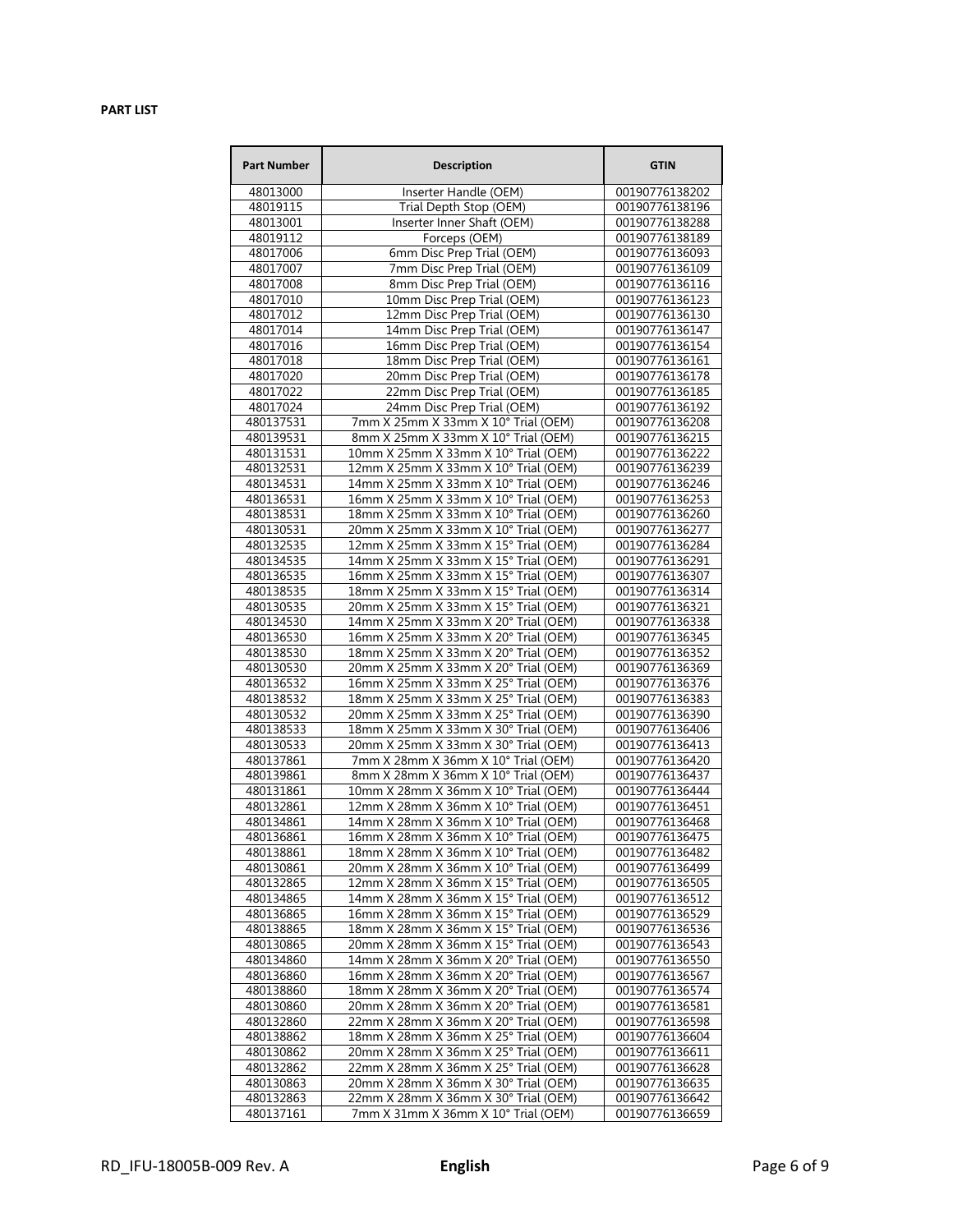| <b>Part Number</b>     | <b>Description</b>                                                                     | <b>GTIN</b>                      |
|------------------------|----------------------------------------------------------------------------------------|----------------------------------|
| 480139161              | 8mm X 31mm X 36mm X 10° Trial (OEM)                                                    | 00190776136666                   |
| 480131161              | 10mm X 31mm X 36mm X 10° Trial (OEM)                                                   | 00190776136673                   |
| 480132161              | 12mm X 31mm X 36mm X 10° Trial (OEM)                                                   | 00190776136680                   |
| 480134161              | 14mm X 31mm X 36mm X 10° Trial (OEM)                                                   | 00190776136697                   |
| 480136161              | 16mm X 31mm X 36mm X 10° Trial (OEM)                                                   | 00190776136703                   |
| 480138161<br>480130161 | 18mm X 31mm X 36mm X 10° Trial (OEM)<br>20mm X 31mm X 36mm X 10° Trial (OEM)           | 00190776136710<br>00190776136727 |
| 480132165              | 12mm X 31mm X 36mm X 15° Trial (OEM)                                                   | 00190776136734                   |
| 480134165              | 14mm X 31mm X 36mm X 15° Trial (OEM)                                                   | 00190776136741                   |
| 480136165              | 16mm X 31mm X 36mm X 15° Trial (OEM)                                                   | 00190776136758                   |
| 480138165              | 18mm X 31mm X 36mm X 15° Trial (OEM)                                                   | 00190776136765                   |
| 480130165              | 20mm X 31mm X 36mm X 15° Trial (OEM)                                                   | 00190776136772                   |
| 480136160              | 16mm X 31mm X 36mm X 20° Trial (OEM)                                                   | 00190776136789                   |
| 480138160              | 18mm X 31mm X 36mm X 20° Trial (OEM)                                                   | 00190776136796                   |
| 480130160<br>480138162 | 20mm X 31mm X 36mm X 20° Trial (OEM)<br>18mm X 31mm X 36mm X 25° Trial (OEM)           | 00190776136802<br>00190776136819 |
| 480130162              | 20mm X 31mm X 36mm X 25° Trial (OEM)                                                   | 00190776136826                   |
| 480130163              | 20mm X 31mm X 36mm X 30° Trial (OEM)                                                   | 00190776136833                   |
| 480137101              | 7mm X 31mm X 40mm X 10° Trial (OEM)                                                    | 00190776136840                   |
| 480139101              | 8mm X 31mm X 40mm X 10° Trial (OEM)                                                    | 00190776136857                   |
| 480131101              | 10mm X 31mm X 40mm X 10° Trial (OEM)                                                   | 00190776136864                   |
| 480132101              | 12mm X 31mm X 40mm X 10° Trial (OEM)                                                   | 00190776136871                   |
| 480134101              | 14mm X 31mm X 40mm X 10° Trial (OEM)                                                   | 00190776136888                   |
| 480136101<br>480138101 | 16mm X 31mm X 40mm X 10° Trial (OEM)<br>18mm X 31mm X 40mm X 10° Trial (OEM)           | 00190776136895<br>00190776136901 |
| 480130101              | 20mm X 31mm X 40mm X 10° Trial (OEM)                                                   | 00190776136918                   |
| 480132105              | 12mm X 31mm X 40mm X 15° Trial (OEM)                                                   | 00190776136925                   |
| 480134105              | 14mm X 31mm X 40mm X 15° Trial (OEM)                                                   | 00190776136932                   |
| 480136105              | 16mm X 31mm X 40mm X 15° Trial (OEM)                                                   | 00190776136949                   |
| 480138105              | 18mm X 31mm X 40mm X 15° Trial (OEM)                                                   | 00190776136956                   |
| 480130105              | 20mm X 31mm X 40mm X 15° Trial (OEM)                                                   | 00190776136963                   |
| 480136100              | 16mm X 31mm X 40mm X 20° Trial (OEM)                                                   | 00190776136970                   |
| 480138100              | 18mm X 31mm X 40mm X 20° Trial (OEM)<br>20mm X 31mm X 40mm X 20° Trial (OEM)           | 00190776136987                   |
| 480130100<br>480132100 | 22mm X 31mm X 40mm X 20° Trial (OEM)                                                   | 00190776136994<br>00190776137007 |
| 480130102              | 20mm X 31mm X 40mm X 25° Trial (OEM)                                                   | 00190776137014                   |
| 480132102              | 22mm X 31mm X 40mm X 25° Trial (OEM)                                                   | 00190776137021                   |
| 480132103              | 22mm X 31mm X 40mm X 30° Trial (OEM)                                                   | 00190776137038                   |
| 480139401              | 8mm X 34mm X 40mm X 10° Trial (OEM)                                                    | 00190776137045                   |
| 480130401              | 10mm X 34mm X 40mm X 10° Trial (OEM)                                                   | 00190776137052                   |
| 480132401              | 12mm X 34mm X 40mm X 10° Trial (OEM)                                                   | 00190776137069                   |
| 480134401              | 14mm X 34mm X 40mm X 10° Trial (OEM)                                                   | 00190776137076<br>00190776137083 |
| 480136401<br>480138401 | 16mm X 34mm X 40mm X 10° Trial (OEM)<br>18mm X 34mm X 40mm X 10° Trial (OEM)           | 00190776137090                   |
| 480131402              | 20mm X 34mm X 40mm X 10° Trial (OEM)                                                   | 00190776137106                   |
| 480134405              | 14mm X 34mm X 40mm X 15° Trial (OEM)                                                   | 00190776137113                   |
| 480136405              | 16mm X 34mm X 40mm X 15° Trial (OEM)                                                   | 00190776137120                   |
| 480138405              | 18mm X 34mm X 40mm X 15° Trial (OEM)                                                   | 00190776137137                   |
| 480130405              | 20mm X 34mm X 40mm X 15° Trial (OEM)                                                   | 00190776137144                   |
| 480136400              | 16mm X 34mm X 40mm X 20° Trial (OEM)                                                   | 00190776137151                   |
| 480138400              | 18mm X 34mm X 40mm X 20° Trial (OEM)<br>20mm X 34mm X 40mm X 20° Trial (OEM)           | 00190776137168                   |
| 480130400<br>480130402 | 20mm X 34mm X 40mm X 25° Trial (OEM)                                                   | 00190776137175<br>00190776137182 |
| 480132402              | 22mm X 34mm X 40mm X 25° Trial (OEM)                                                   | 00190776137199                   |
| 480134403              | 24mm X 34mm X 40mm X 30° Trial (OEM)                                                   | 00190776137205                   |
| 480149531              | 8mm X 25mm X 33mm X 10° Rasp Trial (OEM)                                               | 00190776137212                   |
| 480141531              | 10mm X 25mm X 33mm X 10° Rasp Trial (OEM)                                              | 00190776137229                   |
| 480142531              | 12mm X 25mm X 33mm X 10° Rasp Trial (OEM)                                              | 00190776137236                   |
| 480144531              | 14mm X 25mm X 33mm X 10° Rasp Trial (OEM)                                              | 00190776137243                   |
| 480146531              | 16mm X 25mm X 33mm X 10° Rasp Trial (OEM)                                              | 00190776137250                   |
| 480148531<br>480140531 | 18mm X 25mm X 33mm X 10° Rasp Trial (OEM)<br>20mm X 25mm X 33mm X 10° Rasp Trial (OEM) | 00190776137267<br>00190776137274 |
| 480142535              | 12mm X 25mm X 33mm X 15° Rasp Trial (OEM)                                              | 00190776137281                   |
| 480144535              | 14mm X 25mm X 33mm X 15° Rasp Trial (OEM)                                              | 00190776137298                   |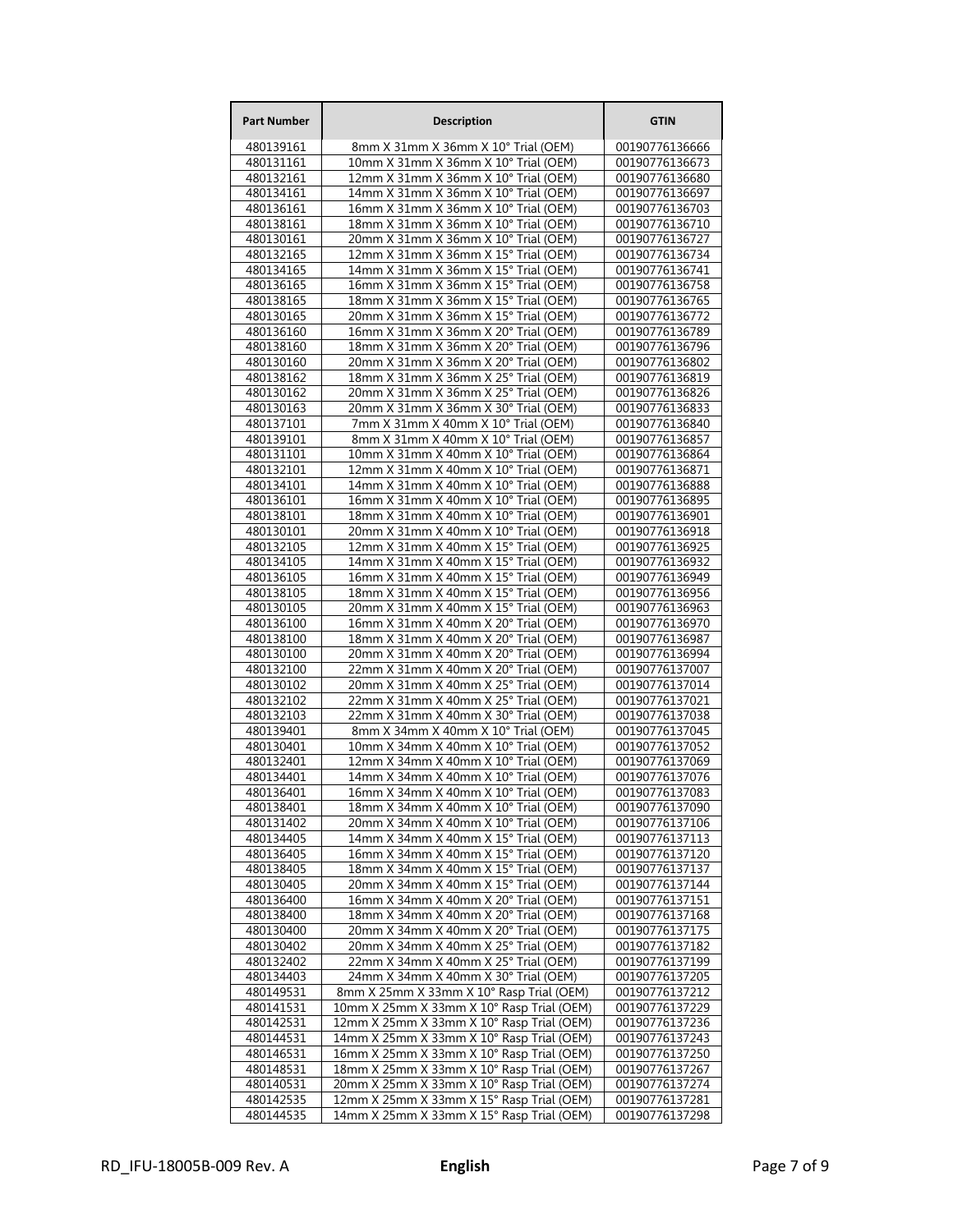| <b>Part Number</b>     | <b>Description</b>                                                                     | <b>GTIN</b>                      |
|------------------------|----------------------------------------------------------------------------------------|----------------------------------|
| 480146535              | 16mm X 25mm X 33mm X 15° Rasp Trial (OEM)                                              | 00190776137304                   |
| 480148535              | 18mm X 25mm X 33mm X 15° Rasp Trial (OEM)                                              | 00190776137311                   |
| 480140535              | 20mm X 25mm X 33mm X 15° Rasp Trial (OEM)                                              | 00190776137328                   |
| 480144530              | 14mm X 25mm X 33mm X 20° Rasp Trial (OEM)                                              | 00190776137335                   |
| 480146530              | 16mm X 25mm X 33mm X 20° Rasp Trial (OEM)                                              | 00190776137342                   |
| 480148530              | 18mm X 25mm X 33mm X 20° Rasp Trial (OEM)                                              | 00190776137359                   |
| 480140530              | 20mm X 25mm X 33mm X 20° Rasp Trial (OEM)                                              | 00190776137366                   |
| 480146532              | 16mm X 25mm X 33mm X 25° Rasp Trial (OEM)                                              | 00190776137373                   |
| 480148532<br>480140532 | 18mm X 25mm X 33mm X 25° Rasp Trial (OEM)<br>20mm X 25mm X 33mm X 25° Rasp Trial (OEM) | 00190776137380<br>00190776137397 |
| 480148533              | 18mm X 25mm X 33mm X 30° Rasp Trial (OEM)                                              | 00190776137403                   |
| 480140533              | 20mm X 25mm X 33mm X 30° Rasp Trial (OEM)                                              | 00190776137410                   |
| 480149861              | 8mm X 28mm X 36mm X 10° Rasp Trial (OEM)                                               | 00190776137427                   |
| 480141861              | 10mm X 28mm X 36mm X 10° Rasp Trial (OEM)                                              | 00190776137434                   |
| 480142861              | 12mm X 28mm X 36mm X 10° Rasp Trial (OEM)                                              | 00190776137441                   |
| 480144861              | 14mm X 28mm X 36mm X 10° Rasp Trial (OEM)                                              | 00190776137458                   |
| 480146861              | 16mm X 28mm X 36mm X 10° Rasp Trial (OEM)                                              | 00190776137465                   |
| 480148861              | 18mm X 28mm X 36mm X 10° Rasp Trial (OEM)                                              | 00190776137472                   |
| 480140861              | 20mm X 28mm X 36mm X 10° Rasp Trial (OEM)                                              | 00190776137489                   |
| 480142865              | 12mm X 28mm X 36mm X 15° Rasp Trial (OEM)                                              | 00190776137496                   |
| 480144865<br>480146865 | 14mm X 28mm X 36mm X 15° Rasp Trial (OEM)<br>16mm X 28mm X 36mm X 15° Rasp Trial (OEM) | 00190776137502<br>00190776137519 |
| 480148865              | 18mm X 28mm X 36mm X 15° Rasp Trial (OEM)                                              | 00190776137526                   |
| 480140865              | 20mm X 28mm X 36mm X 15° Rasp Trial (OEM)                                              | 00190776137533                   |
| 480144860              | 14mm X 28mm X 36mm X 20° Rasp Trial (OEM)                                              | 00190776137540                   |
| 480146860              | 16mm X 28mm X 36mm X 20° Rasp Trial (OEM)                                              | 00190776137557                   |
| 480148860              | 18mm X 28mm X 36mm X 20° Rasp Trial (OEM)                                              | 00190776137564                   |
| 480140860              | 20mm X 28mm X 36mm X 20° Rasp Trial (OEM)                                              | 00190776137571                   |
| 480142860              | 22mm X 28mm X 36mm X 20° Rasp Trial (OEM)                                              | 00190776137588                   |
| 480148862              | 18mm X 28mm X 36mm X 25° Rasp Trial (OEM)                                              | 00190776137595                   |
| 480140862              | 20mm X 28mm X 36mm X 25° Rasp Trial (OEM)                                              | 00190776137601                   |
| 480142862              | 22mm X 28mm X 36mm X 25° Rasp Trial (OEM)                                              | 00190776137618                   |
| 480140863              | 20mm X 28mm X 36mm X 30° Rasp Trial (OEM)                                              | 00190776137625                   |
| 480142863<br>480149161 | 22mm X 28mm X 36mm X 30° Rasp Trial (OEM)<br>8mm X 31mm X 36mm X 10° Rasp Trial (OEM)  | 00190776137632<br>00190776137649 |
| 480141161              | 10mm X 31mm X 36mm X 10° Rasp Trial (OEM)                                              | 00190776137656                   |
| 480142161              | 12mm X 31mm X 36mm X 10° Rasp Trial (OEM)                                              | 00190776137663                   |
| 480144161              | 14mm X 31mm X 36mm X 10° Rasp Trial (OEM)                                              | 00190776137670                   |
| 480146161              | 16mm X 31mm X 36mm X 10° Rasp Trial (OEM)                                              | 00190776137687                   |
| 480148161              | 18mm X 31mm X 36mm X 10° Rasp Trial (OEM)                                              | 00190776137694                   |
| 480140161              | 20mm X 31mm X 36mm X 10° Rasp Trial (OEM)                                              | 00190776137700                   |
| 480142165              | 12mm X 31mm X 36mm X 15° Rasp Trial (OEM)                                              | 00190776137717                   |
| 480144165              | 14mm X 31mm X 36mm X 15° Rasp Trial (OEM)                                              | 00190776137724                   |
| 480146165              | 16mm X 31mm X 36mm X 15° Rasp Trial (OEM)                                              | 00190776137731                   |
| 480148165<br>480140165 | 18mm X 31mm X 36mm X 15° Rasp Trial (OEM)<br>20mm X 31mm X 36mm X 15° Rasp Trial (OEM) | 00190776137748<br>00190776137755 |
| 480146160              | 16mm X 31mm X 36mm X 20° Rasp Trial (OEM)                                              | 00190776137762                   |
| 480148160              | 18mm X 31mm X 36mm X 20° Rasp Trial (OEM)                                              | 00190776137779                   |
| 480140160              | 20mm X 31mm X 36mm X 20° Rasp Trial (OEM)                                              | 00190776137786                   |
| 480148162              | 18mm X 31mm X 36mm X 25° Rasp Trial (OEM)                                              | 00190776137793                   |
| 480140162              | 20mm X 31mm X 36mm X 25° Rasp Trial (OEM)                                              | 00190776137809                   |
| 480140163              | 20mm X 31mm X 36mm X 30° Rasp Trial (OEM)                                              | 00190776137816                   |
| 480149101              | 8mm X 31mm X 40mm X 10° Rasp Trial (OEM)                                               | 00190776137823                   |
| 480141101              | 10mm X 31mm X 40mm X 10° Rasp Trial (OEM)                                              | 00190776137830                   |
| 480142101<br>480144101 | 12mm X 31mm X 40mm X 10° Rasp Trial (OEM)                                              | 00190776137847<br>00190776137854 |
| 480146101              | 14mm X 31mm X 40mm X 10° Rasp Trial (OEM)<br>16mm X 31mm X 40mm X 10° Rasp Trial (OEM) | 00190776137861                   |
| 480148101              | 18mm X 31mm X 40mm X 10° Rasp Trial (OEM)                                              | 00190776137878                   |
| 480140101              | 20mm X 31mm X 40mm X 10° Rasp Trial (OEM)                                              | 00190776137885                   |
| 480142105              | 12mm X 31mm X 40mm X 15° Rasp Trial (OEM)                                              | 00190776137892                   |
| 480144105              | 14mm X 31mm X 40mm X 15° Rasp Trial (OEM)                                              | 00190776137908                   |
| 480146105              | 16mm X 31mm X 40mm X 15° Rasp Trial (OEM)                                              | 00190776137915                   |
| 480148105              | 18mm X 31mm X 40mm X 15° Rasp Trial (OEM)                                              | 00190776137922                   |
| 480140105              | 20mm X 31mm X 40mm X 15° Rasp Trial (OEM)                                              | 00190776137939                   |